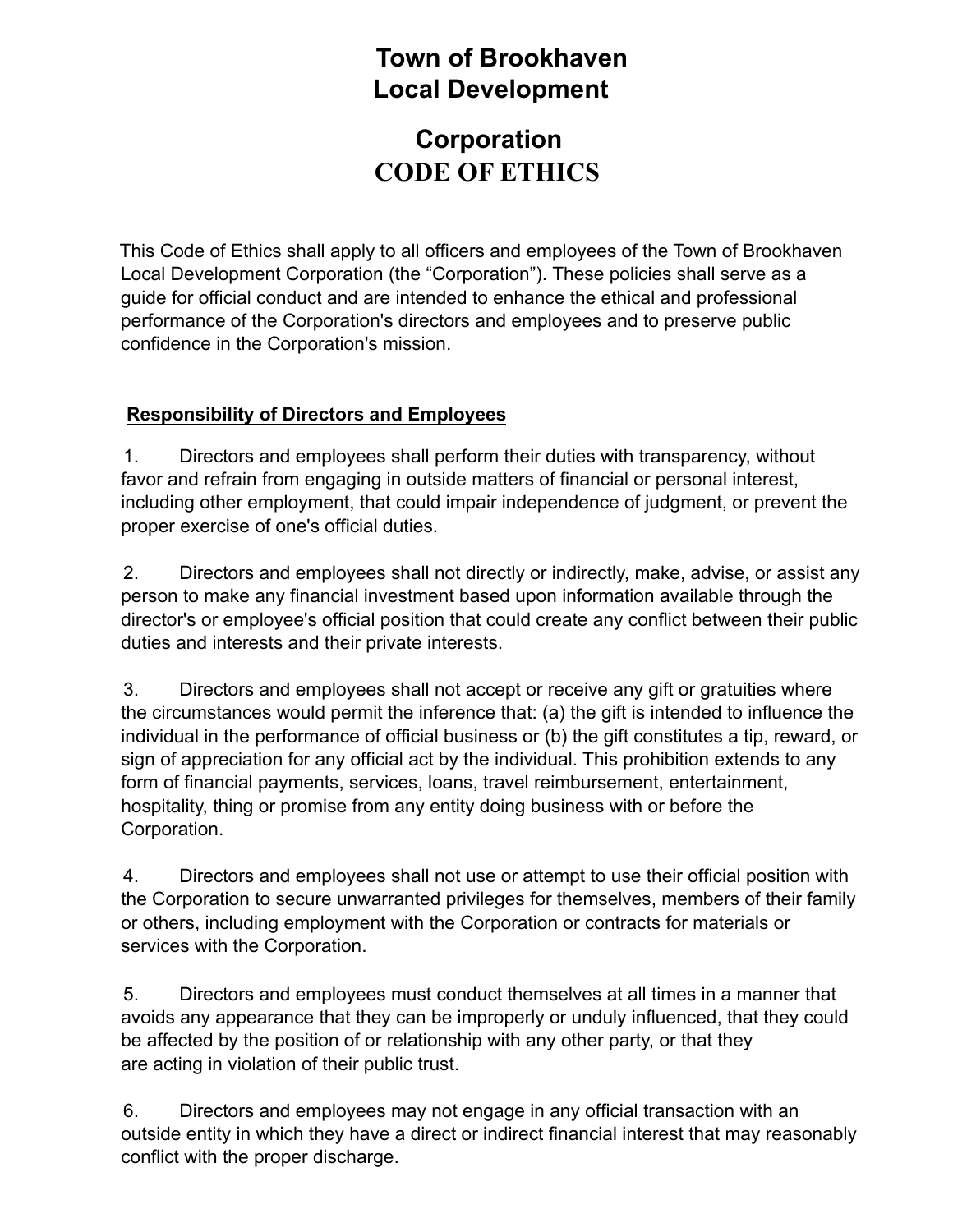7. Directors and employees shall manage all matters within the scope of the Corporation's mission independent of any other affiliations or employment. Directors, including ex officio board members, and employees employed by more than one government shall strive to fulfill their professional responsibility to the Corporation without bias and shall support the Corporation's mission to the fullest.

8. Directors and employees shall not use Corporation property, including equipment, telephones, vehicles, computers, or other resources, or disclose information acquired in the course of their official duties in a manner inconsistent with State or local law or policy and the Corporation's mission and goals.

9. Directors and employees are prohibited from appearing or practicing before the Corporation for two (2) years following appointment/employment with the Corporation, consistent with the provisions of Public Officers Law.

10. Annually, Directors and employees may be required to complete an Ethics Questionnaire.

### **Implementation of Code of Ethics**

This Code of Ethics shall be provided to all directors and employees upon commencement of employment or appointment and shall be reviewed annually by the Governance Committee. The board may designate an Ethics Officer, who shall report to the board and shall have the following duties:

- Counsel in confidence Corporation directors and employees who seek advice about ethical behavior.
- Receive and investigate complaints about possible ethics violations.
- Dismiss complaints found to be without substance.

• Prepare an investigative report of their findings for action by the Chief Executive Officer or the board.

• Record the receipt of gifts or gratuities of any kind received by a director or employee, who shall notify the Ethics Officer within 48 hours of receipt of such gifts and gratuities.

### **Penalties**

In addition to any penalty contained in any other provision of law, a Corporation director or employee who knowingly and intentionally violates any of the provisions of this code may be removed in the manner provided for in law, rules or regulations.